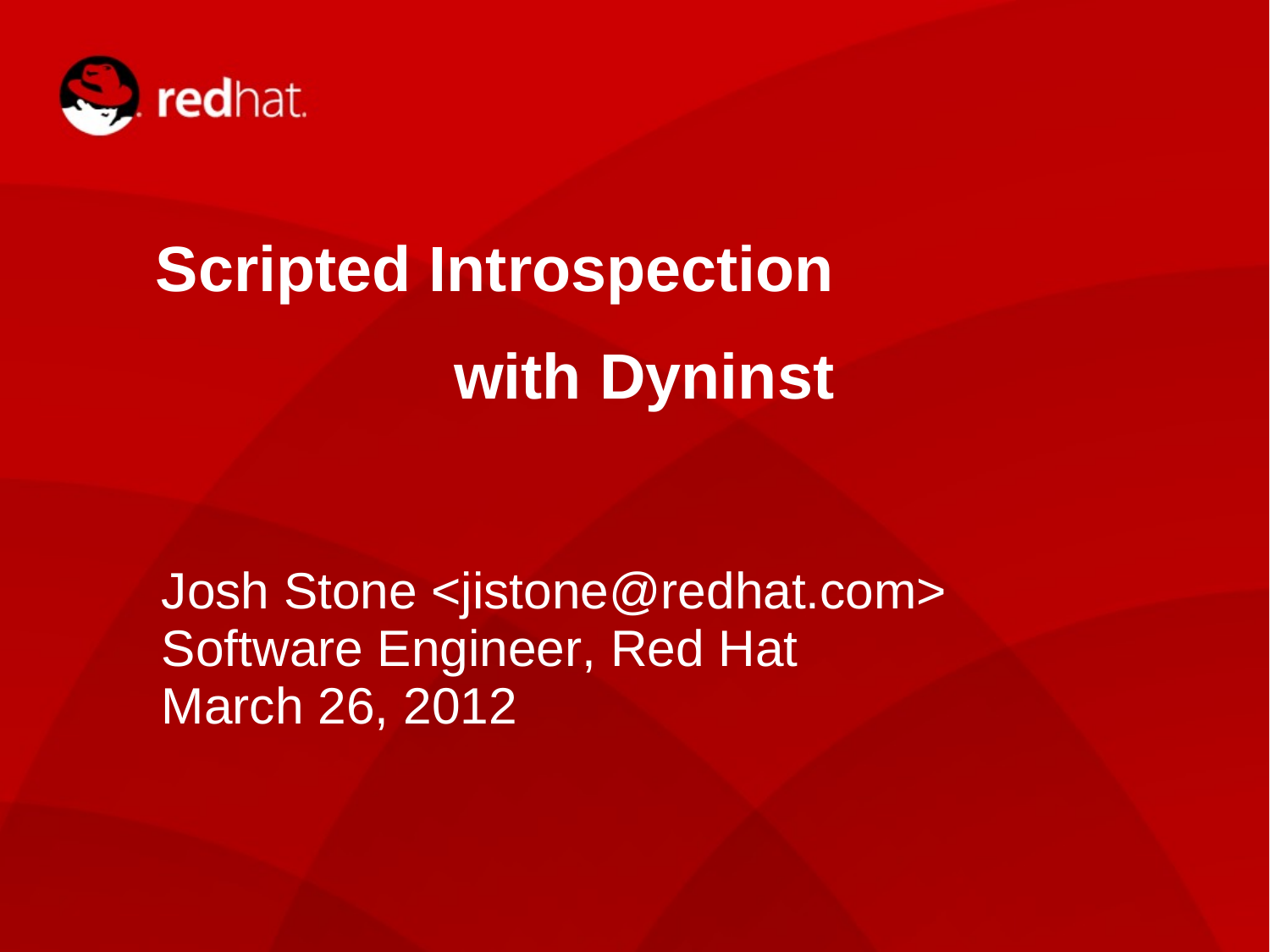### **TL;DR**



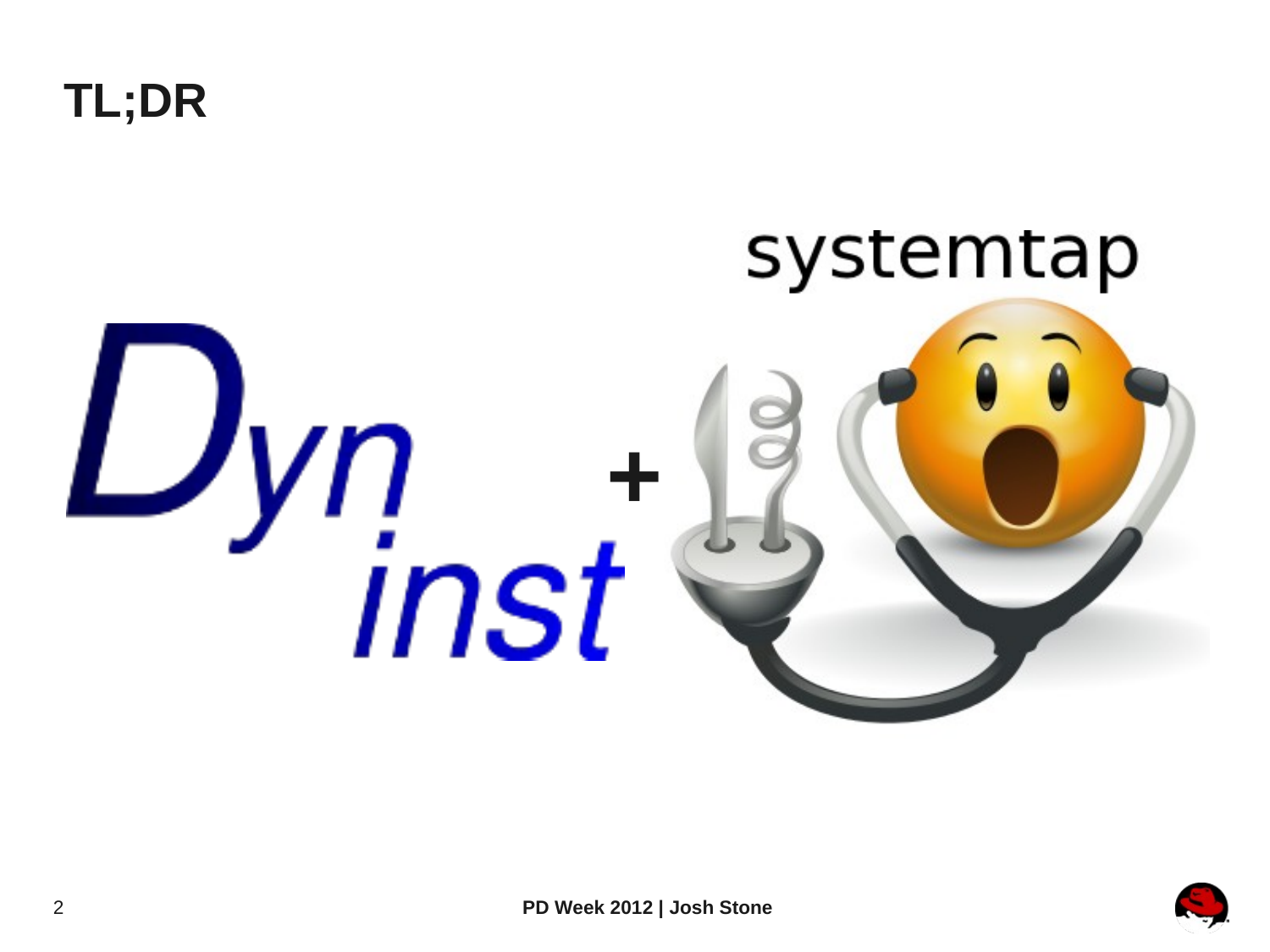# **Scripted Introspection with Dyninst**

- What is SystemTap?
- How can Dyninst help?
- Where are we now?
- What problems need to be solved?

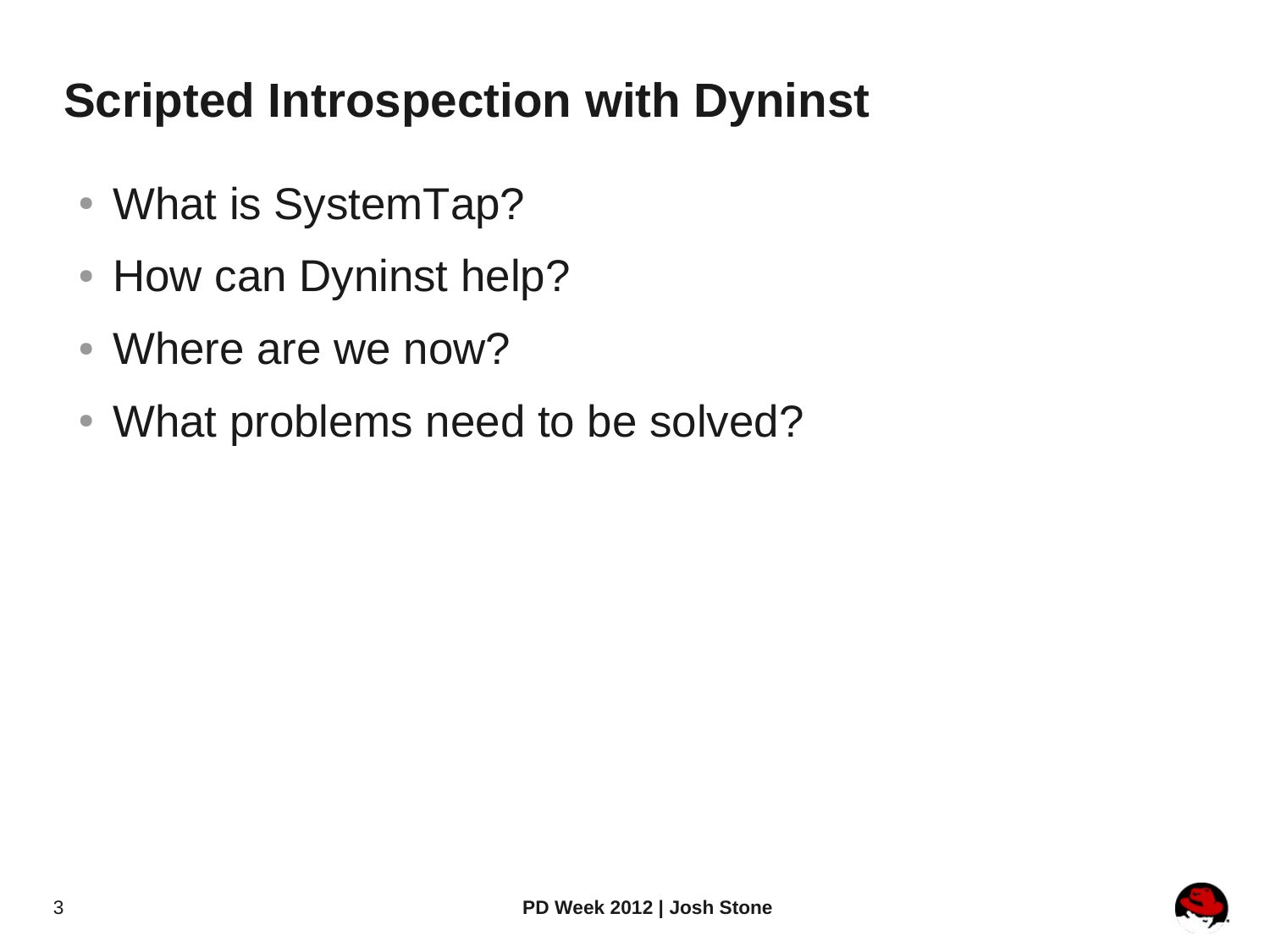# **SystemTap is:**

- A Linux command-line tool, driven by scripts
- Instrument and run code at many events
	- Arbitrary kernel locations (kprobes)
	- Arbitrary userspace locations (uprobes)
	- Predefined locations (kernel tracepoints, SDT)
	- Hardware performance counters
	- Timers, syscalls, process lifetimes, etc.
- GPL project with developers from Red Hat, IBM, Hitachi, Oracle, and more
- <http://sourceware.org/systemtap>

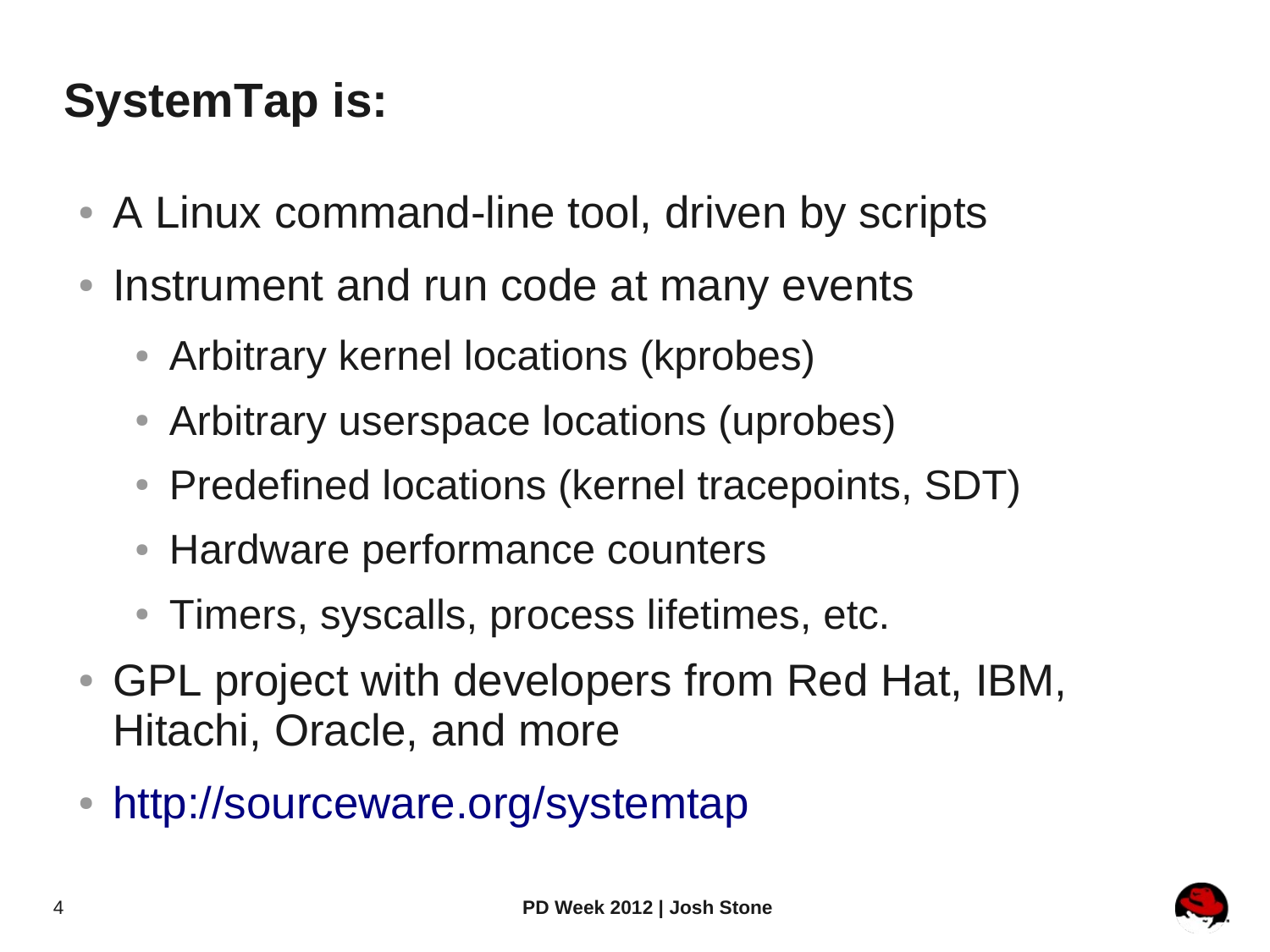### **SystemTap operation**



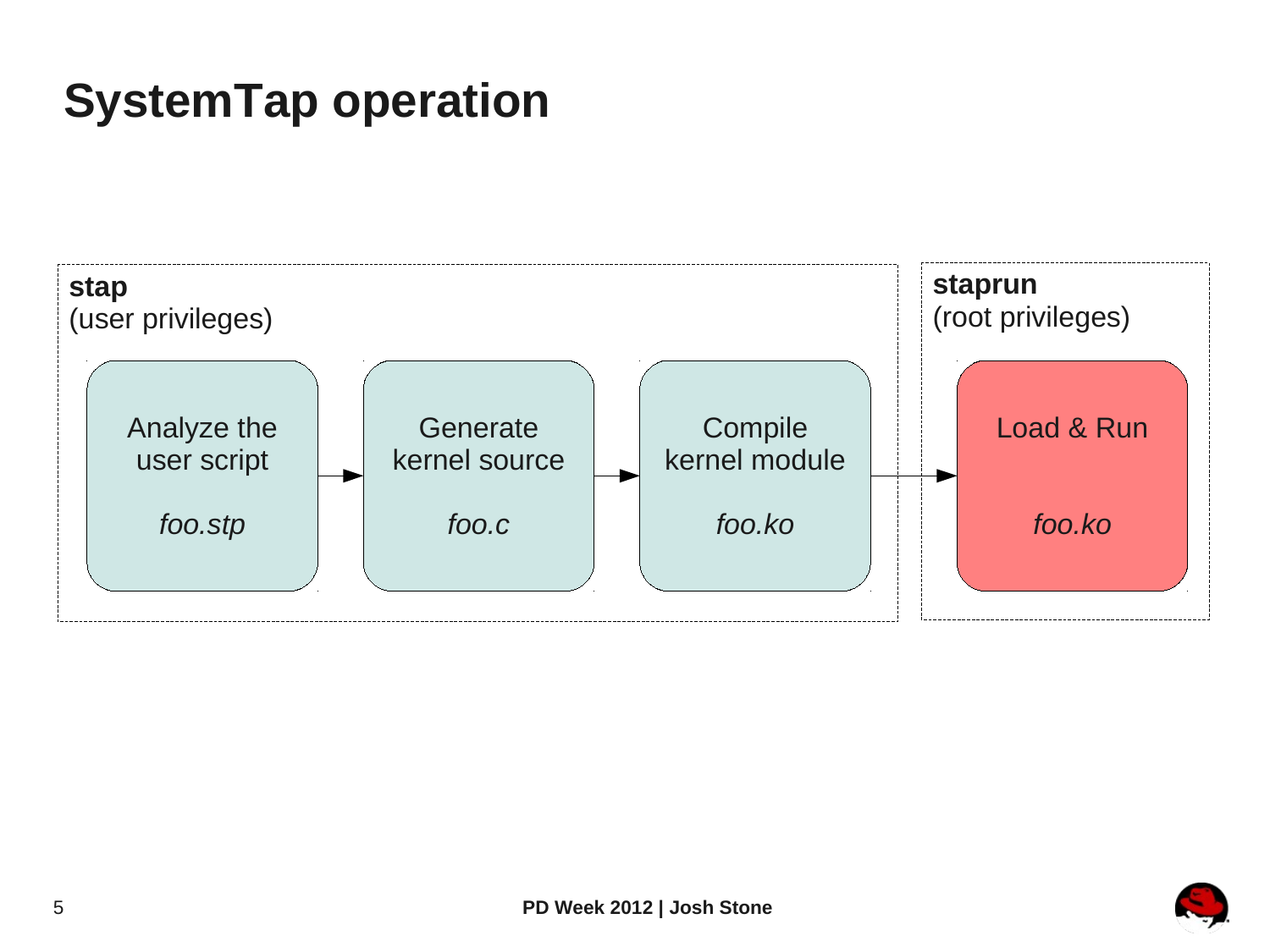### **Example 1 – top syscalls**

```
global syscount
probe syscall.* {
  syscount [name] += 1}
probe end {
  foreach (count = name in syscount- limit 10)
     printf("%6d %s\n", count, name)
}
```
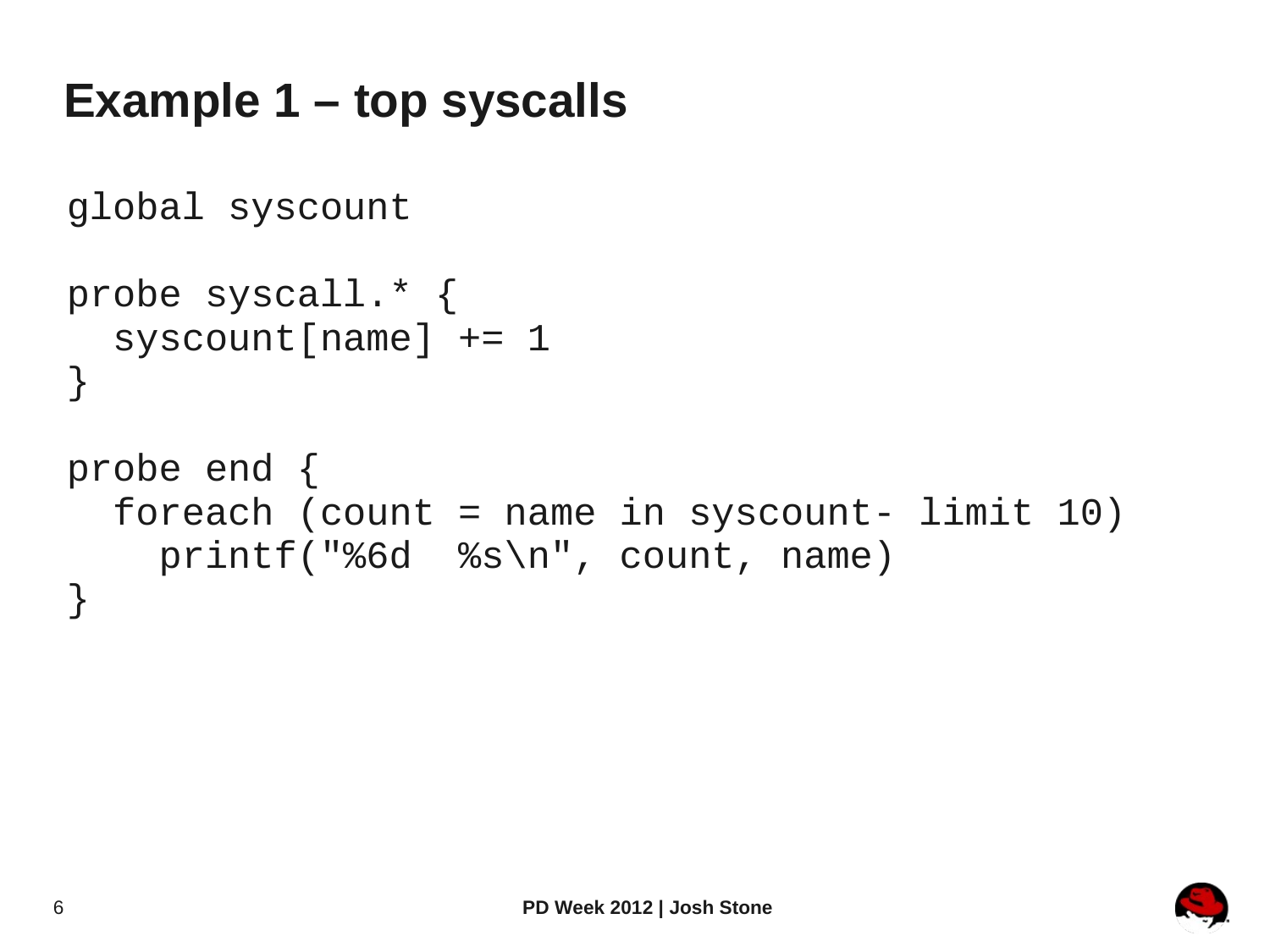## **Example 2 – scheduler tracing**

```
global on_times
```

```
probe scheduler.cpu_on {
  if (pid() == target())on_times\lceiltid()\rceil = local_clock_ns()
}
probe scheduler.cpu_off {
   if (tid() in on_times) {
    delta = local\_clock_ns() - on_timesftid() printf("%3d %5d %5d %10d\n",
            cpu(), pid(), tid(), delta)
     delete on_times[tid()]
   }
}
probe begin {
   printf("%3s %5s %5s %10s\n",
          "CPU", "PID", "TID", "DELTA(ns)")
}
```
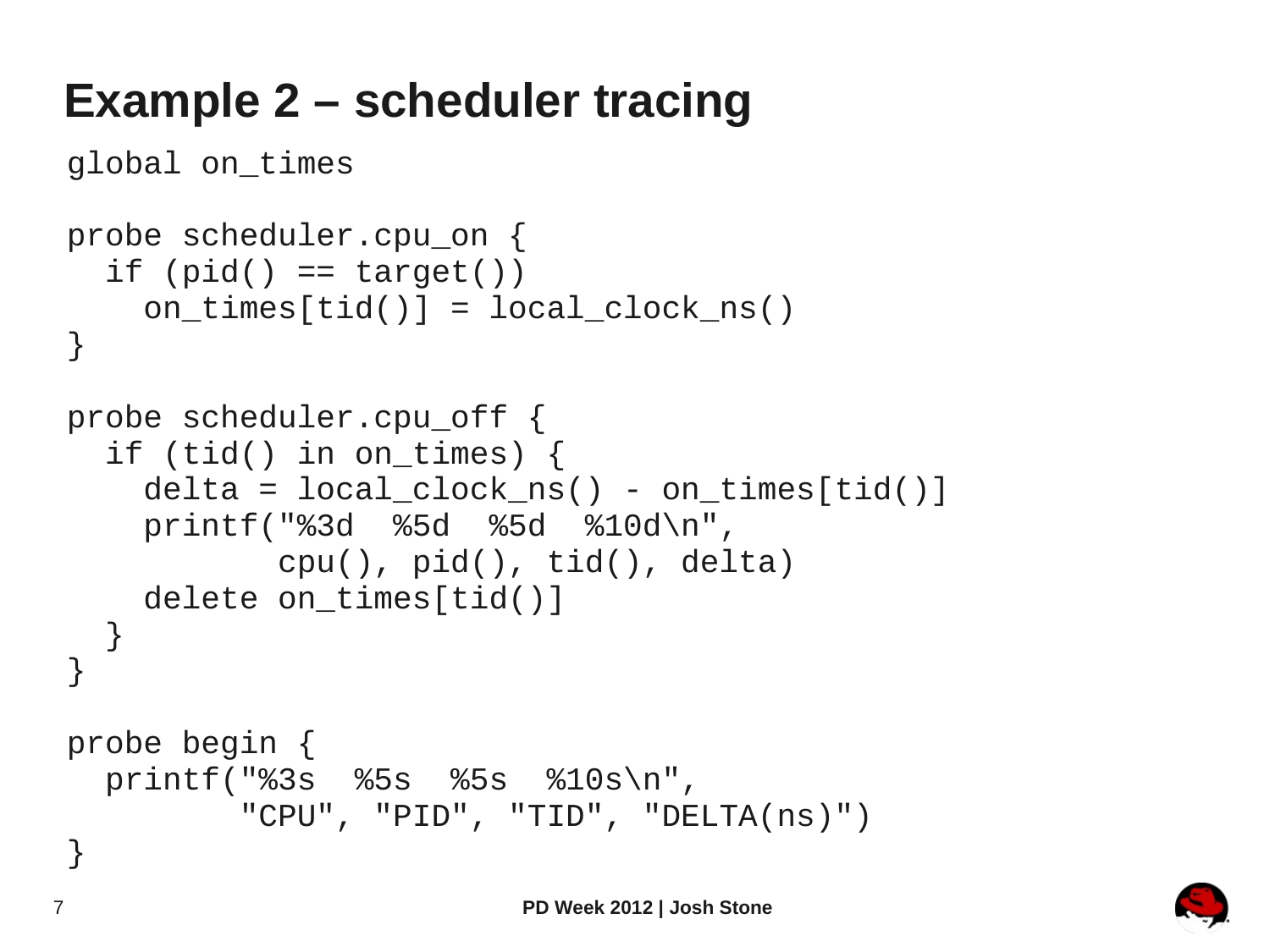# **SystemTap limitations**

- Generating kernel modules
	- Kernel doesn't keep a fixed API
- Running kernel modules
	- Requires privilege to load
		- Root, also groups stapdev and stapusr
	- Mistakes are fatal
		- Mitigated by protected stap language

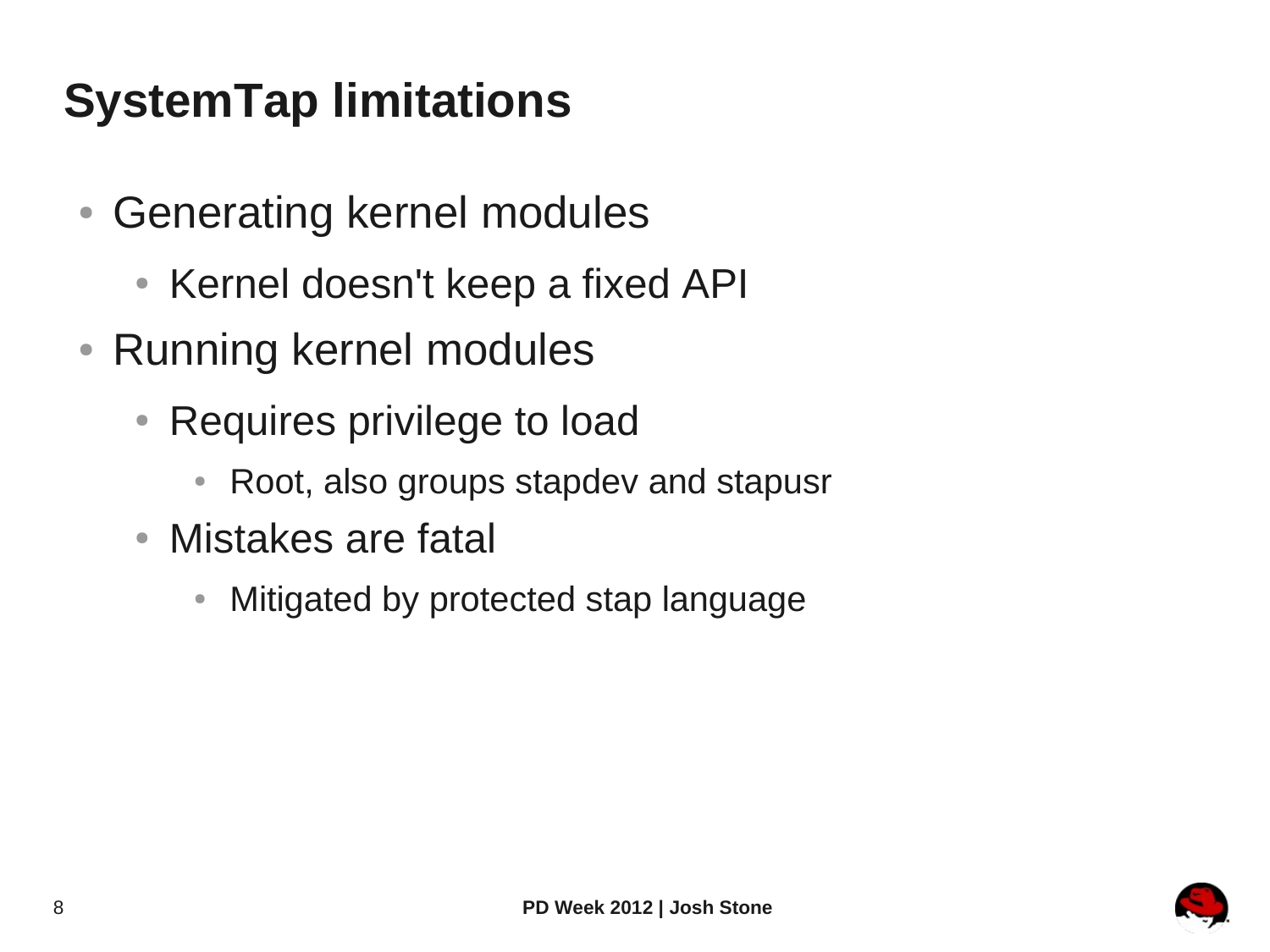# **Enter Dyninst**

- No special privilege required for own processes
- Dynamic
	- Run processes directly
	- Attach to live processes
- Runs in-process
	- Not even a ring transition
- Insert arbitrary code
	- e.g. Run a systemtap handler

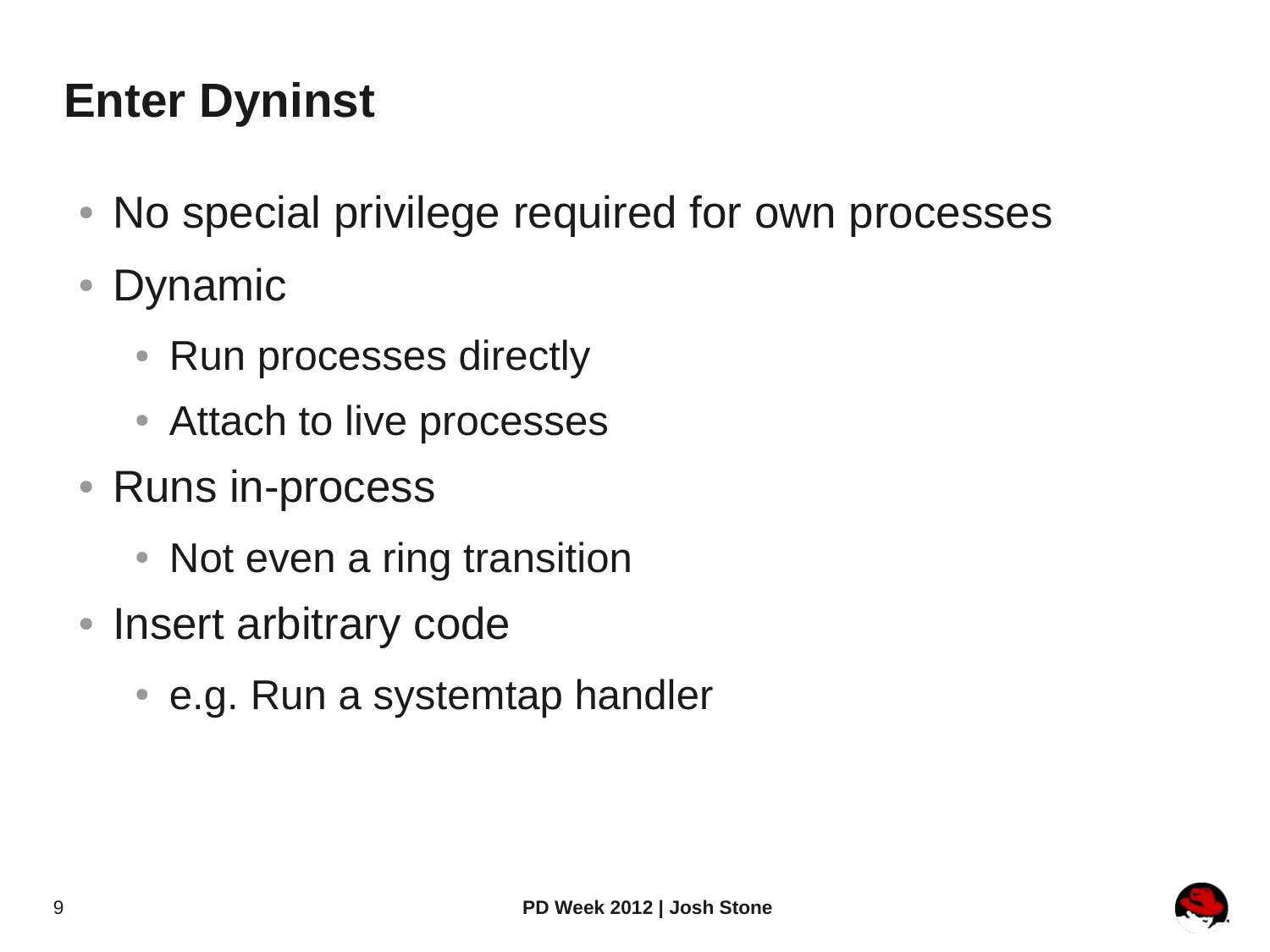### **Microbenchmark**

#### Single-threaded – 10M NOP loops

|         | User (ms) | System (ms) us/probe |      |
|---------|-----------|----------------------|------|
| base    |           |                      |      |
| uprobes | 870       | 5780                 | 0.67 |
| dyninst | 590       |                      | 0.06 |

#### Multi-threaded – 8 simultaneous 10M NOP loops

|         | User (ms) | System (ms) us/probe |      |
|---------|-----------|----------------------|------|
| base    | 40        |                      |      |
| uprobes | 9060      | 342680               | 4.40 |
| dyninst | 105290    | 8470                 | 1.42 |

\* perf: 60% tc\_lock\_lock, 20% atomic\_set

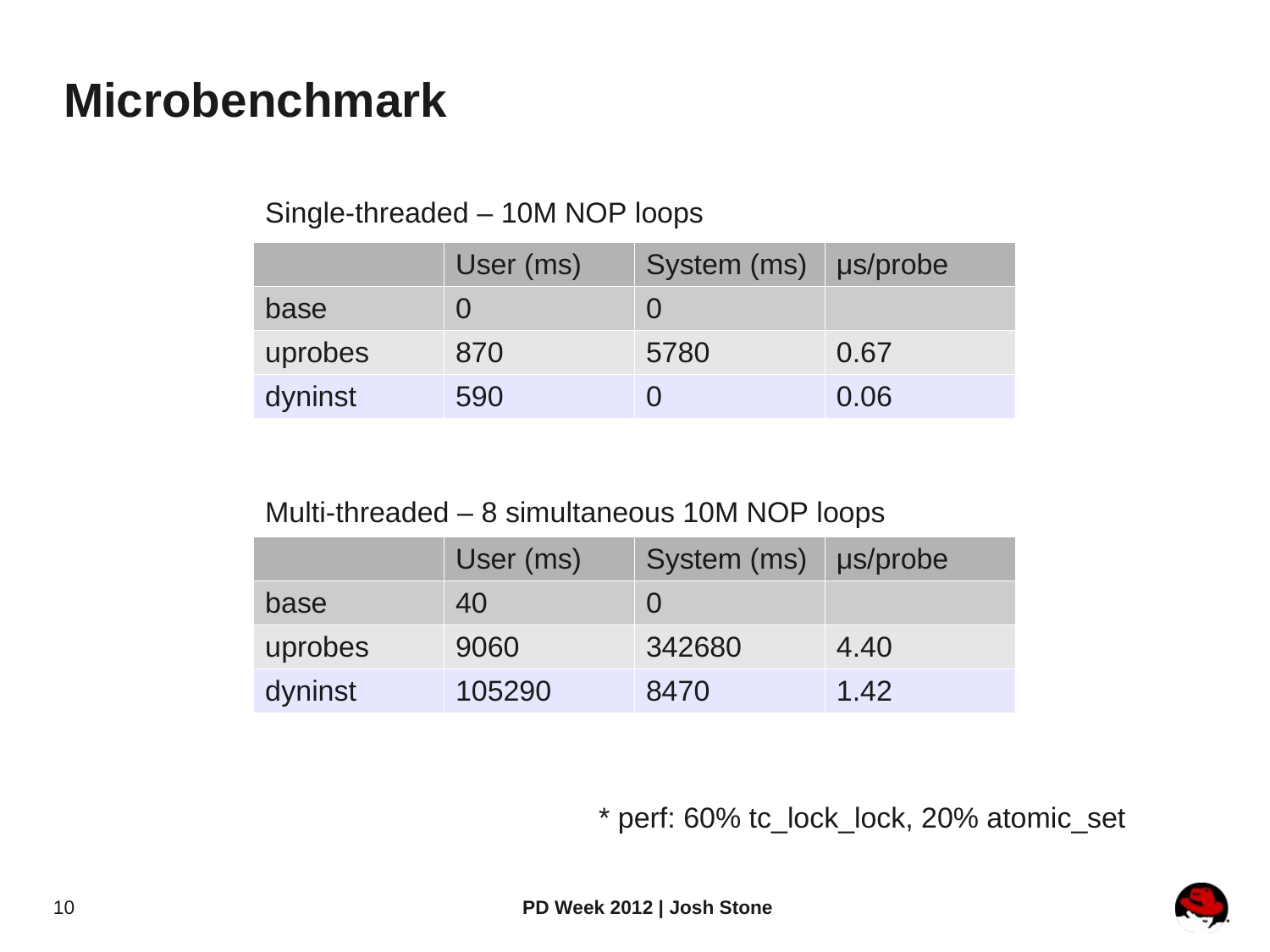

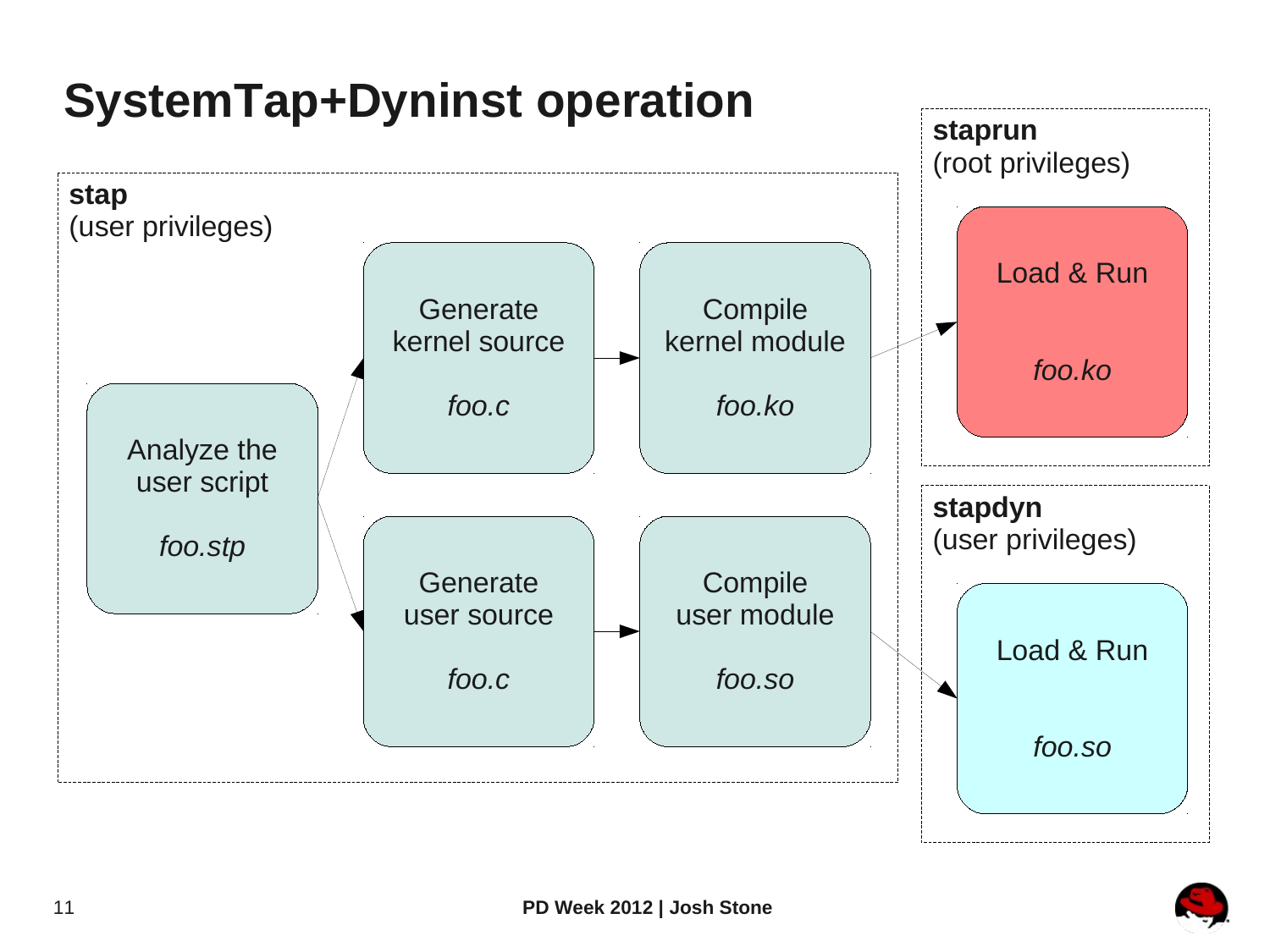# **SystemTap+Dyninst limitations**

- Limited process visibility
	- Only what's accessible by ptrace
	- No practical system-wide monitoring
- Subset of systemtap events
	- YES: process.\*, timers
	- NO: kernel.\*, perf
- Only a single mutator for any given process
	- Thanks ptrace!

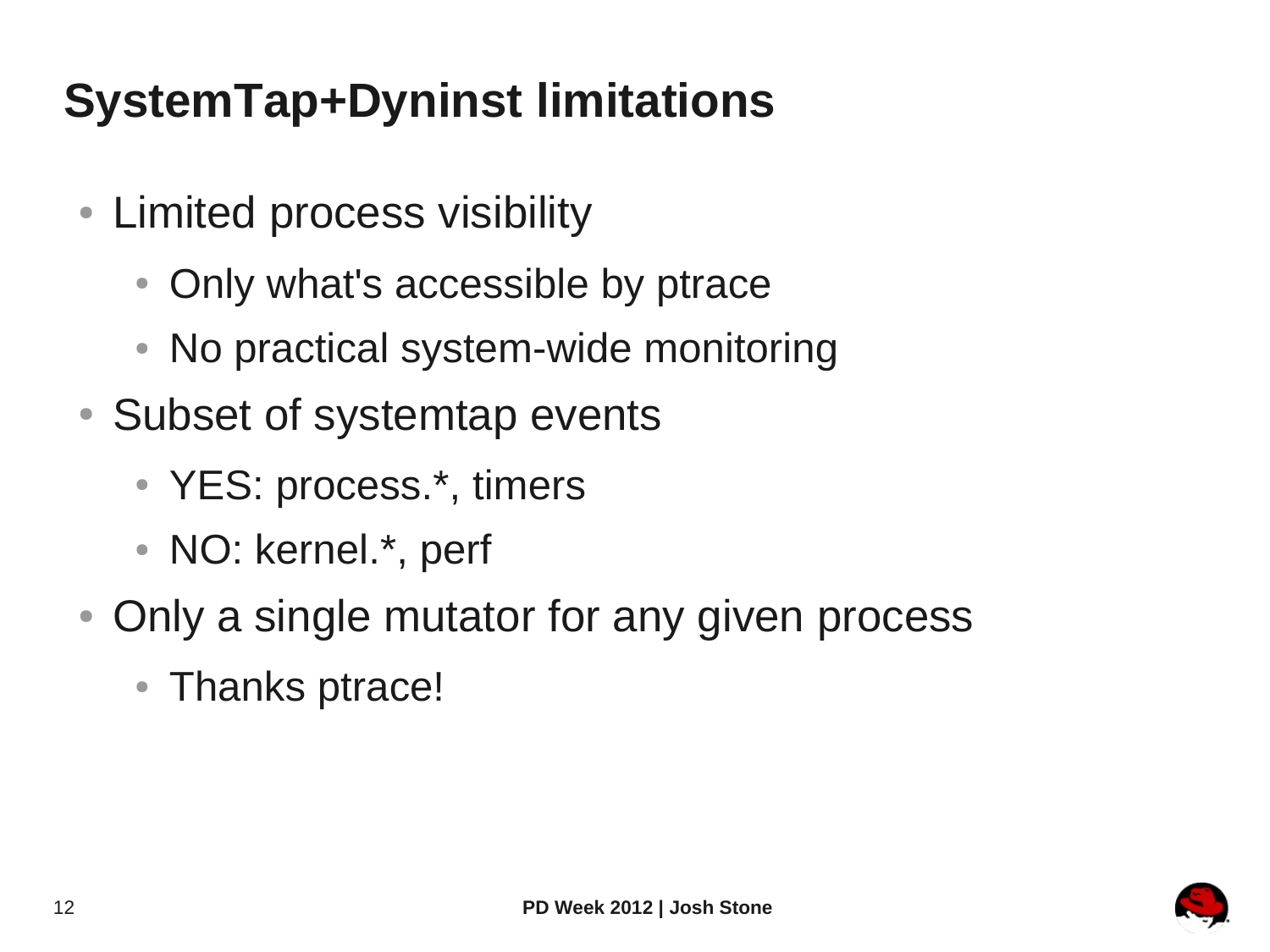# **Tracing SDT**

- SDT = Statically Defined Tracepoints
- dynsdt: standalone dyninst app
	- Discover SDT in target app and libraries
	- Instrument each point with a printf
	- Run and trace!
- probe process.mark( $"$ \*") { println(\$\$name) }

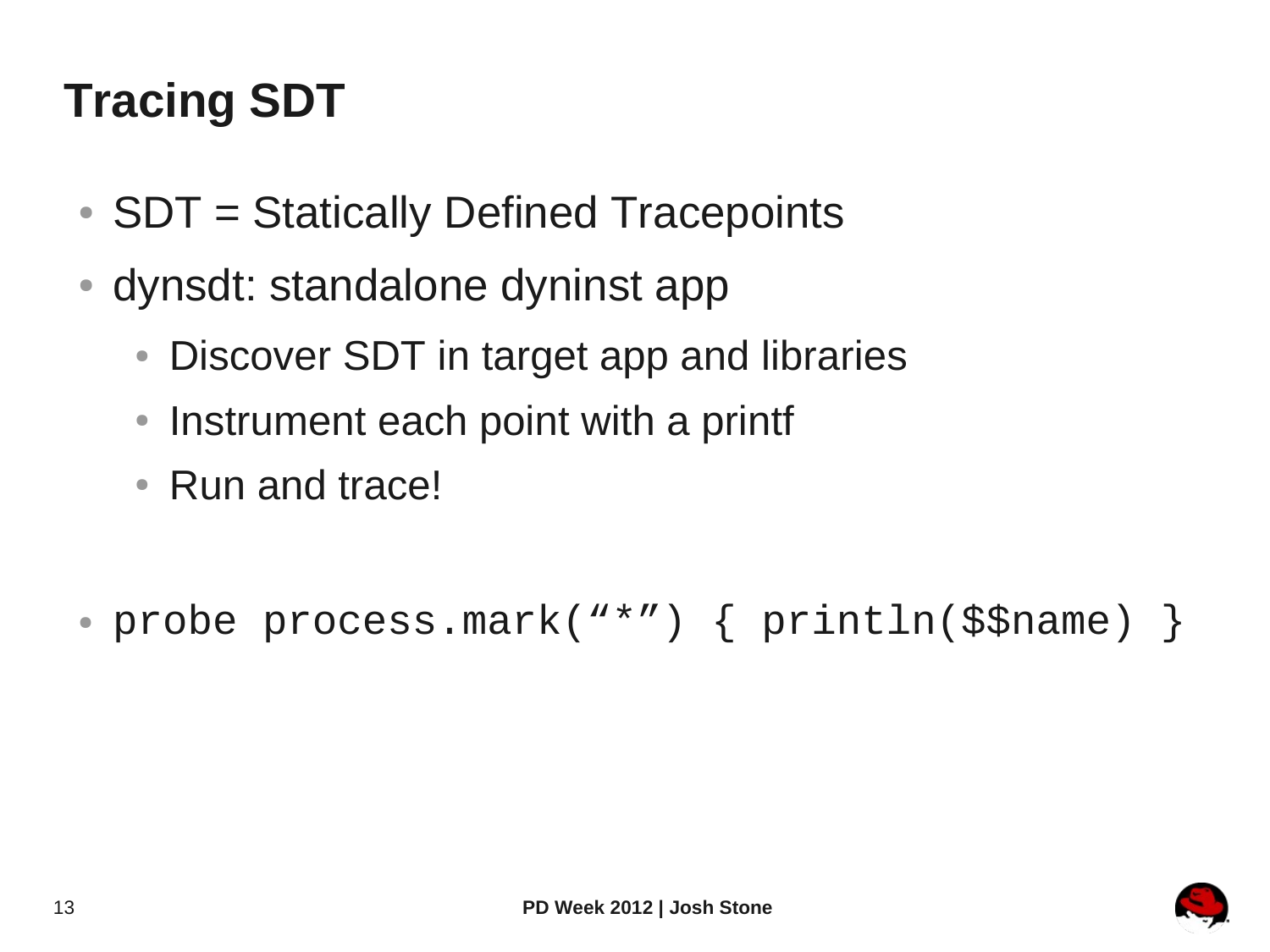# **Integration status**

- Generating userspace modules
- Connecting probe address to a handler function
- (in-progress) stapdyn loader
- TODO
	- Data transport to mutator
	- Split runtime per-thread
	- Combine state across processes

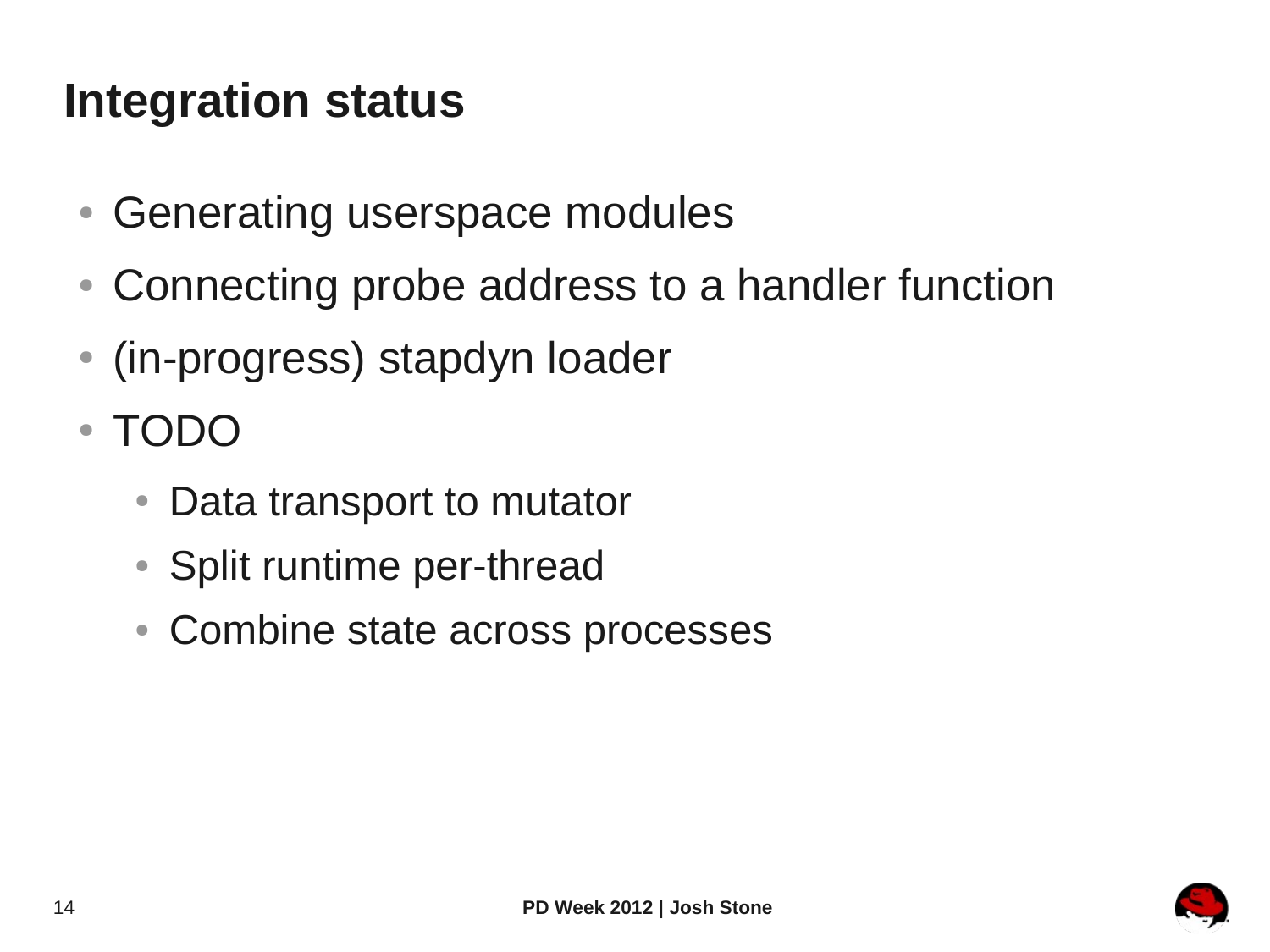### **Current issues**

- processCreate fails on #! interpreted scripts
- processCreate fails on ET DYN executables (-fPIE)
- SymtabAPI fails an assertion vs. Id.so debuginfo
- createInstPointAtAddr gone after 7.0?
- Need more register access
	- Complete pt\_regs, if possible
- Need a view of mmap'ed objects
	- Prototype patch to add BPatch object

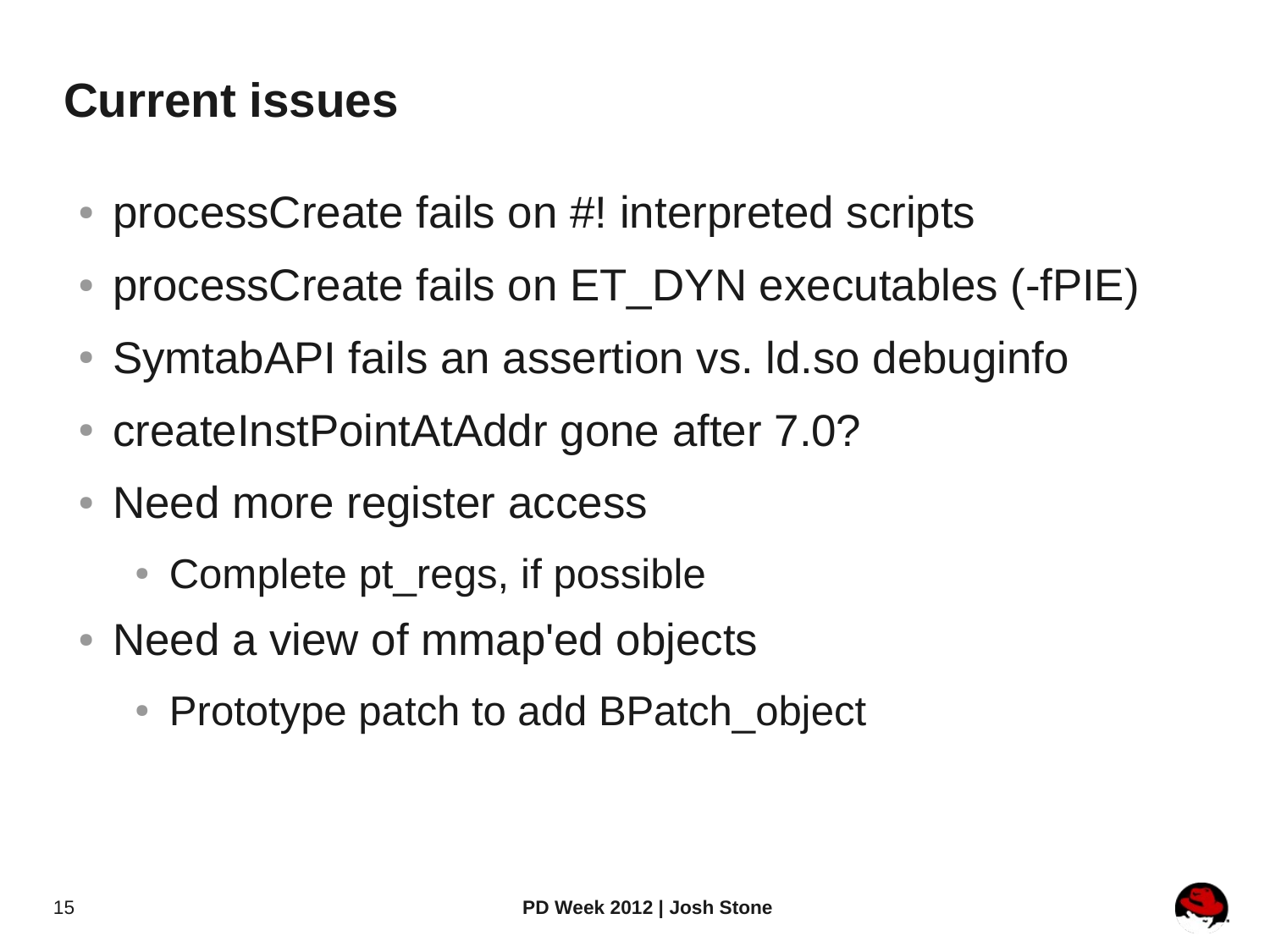# **Packaging Dyninst for Fedora**

- <https://bugzilla.redhat.com/799089>
- Known issues:
	- Avoid bundling boost and other software with Dyninst
	- Separate build and install steps
	- Honor the DESTDIR for staged installs
	- Use install rather than cp command when installing
	- Use .phony for install make rules
	- Have default for DYNINSTAPI\_RT\_LIB environment variable if not available

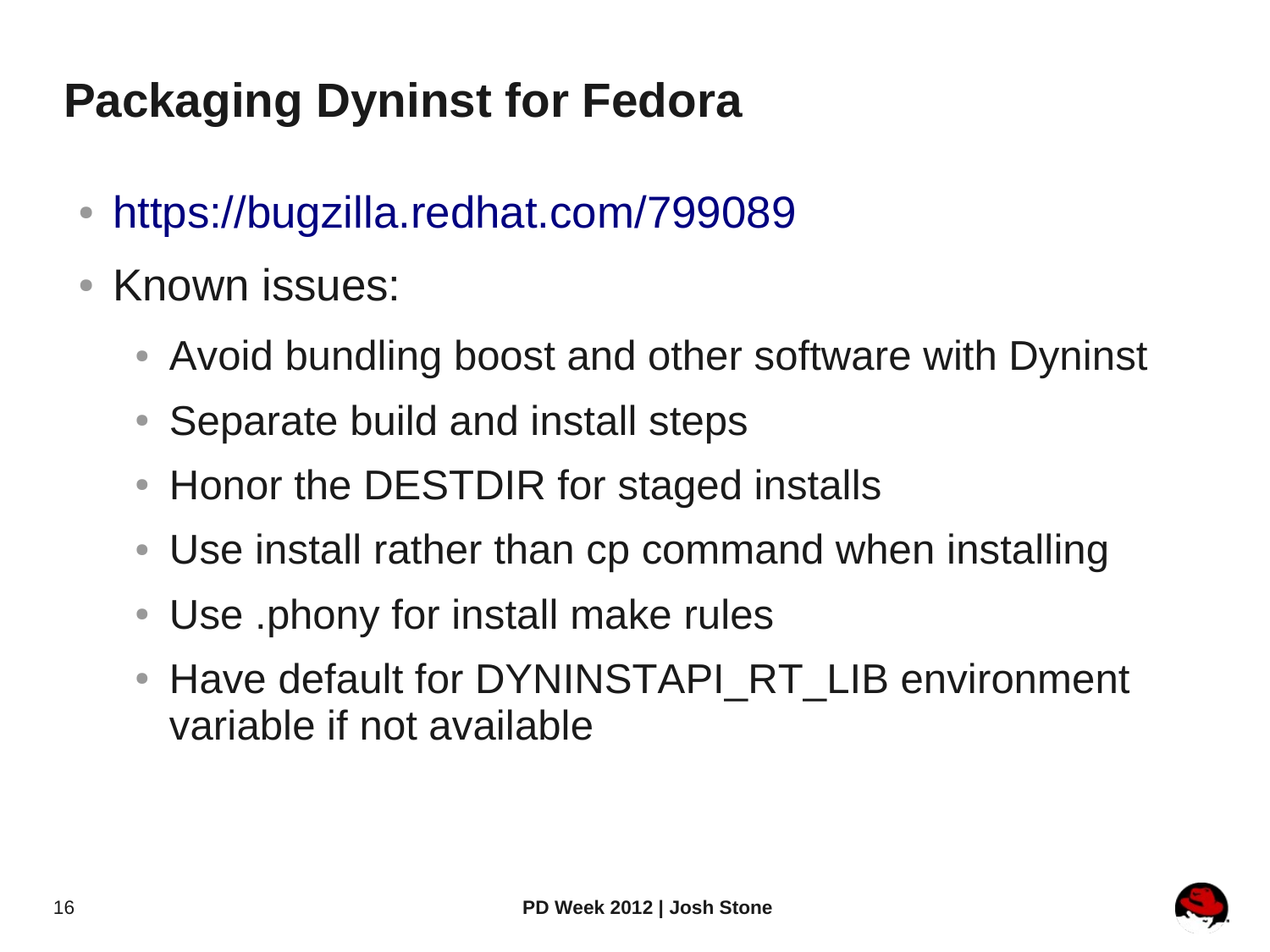# **Desires for an open Dyninst community**

- Public source repository
	- <http://git.dyninst.org/>(not advertised)
- Public bug tracking
	- <https://bugs.dyninst.org/>(not advertised)
- Public mailing list
	- [dyninst-api@cs.wisc.edu](mailto:dyninst-api@cs.wisc.edu) (not advertised, unused?)
- Contributor agreement / guidelines
- $\cdot$  IRC channel
- Wiki